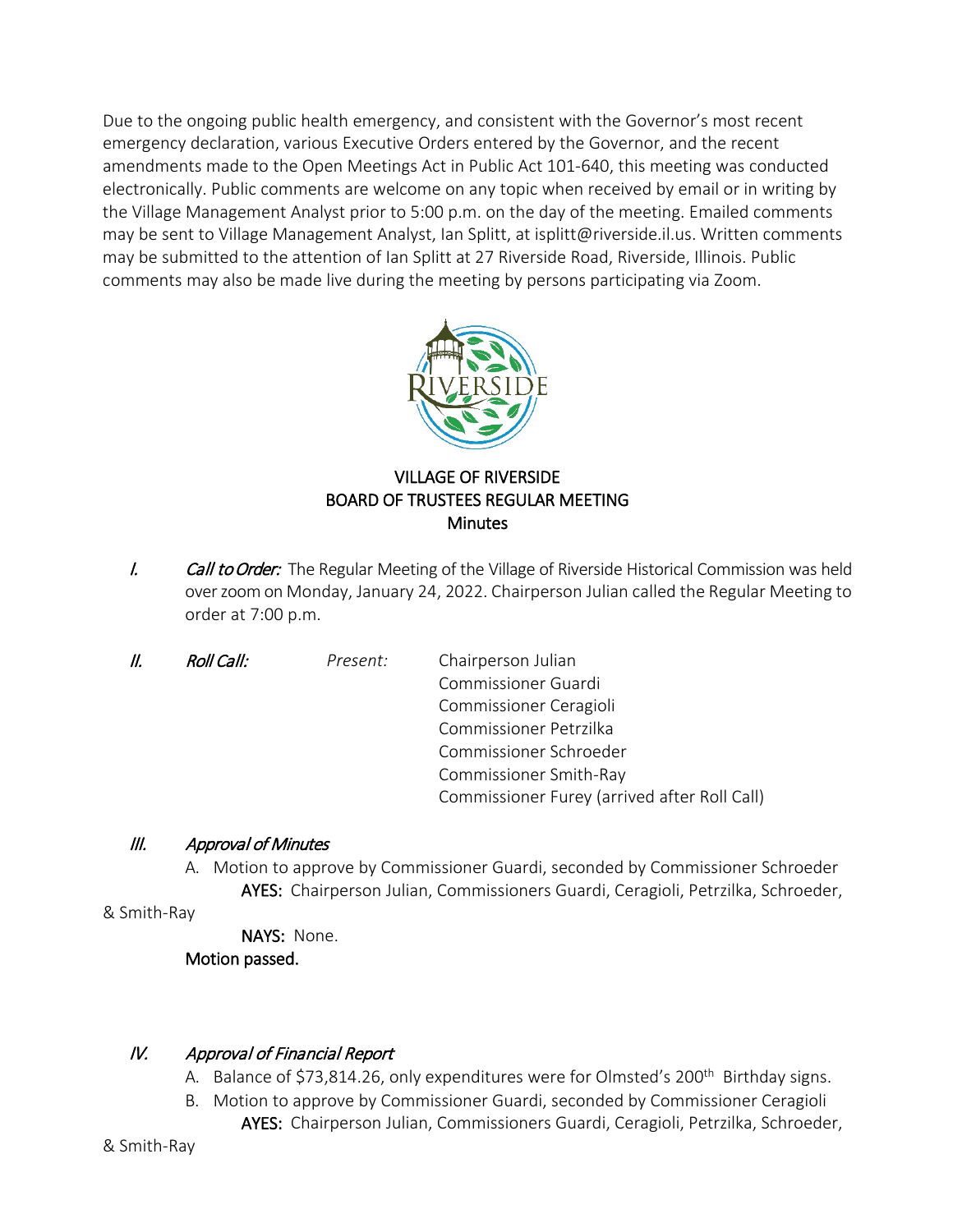NAYS: None. Motion passed.

### V. Chairpersons Report

- A. Developing system for uploading Structure Files to our website
	- There are approximately 15,000 files of houses and buildings in town. Which the Commission is working on uploading to the site. The Library is interested in linking to this, and can help with the groundwork to create site. Ideally the site would allow users to click on the street to view files linked to each address. This is anticipated to be a long process, and the Commission can help upload files to site once the library creates framework. Commissioner Schroeder voiced security/privacy concerns with uploading that information. The Commission agreed that while files are public record, it would be best to include the Village attorney. It was estimated that this project would be able to be completed in 2022.
- B. Museum operating in Help desk mode

For the past few weeks the museum has been closed due to Covid. Chairperson Julian spoke with the Village of Riverside and the museum would not be able to require proof of vaccination for visitors, however they recommended continuing to require masks and limiting numbers of visitors at one time. Previously the museum had waited until the Covid positivity rate reached 5%. Commissioner Smith-Ray, recommended waiting until spring to open. Commissioners Petrzilka and Guardi recommended holding off on a decision at this meeting and basing the re-opening on numbers as they come in. It was agreed there would be further discussion next meeting. Chairperson Julian emphasized answering the phone and emails while the Museum operates in help desk mode. In this phase, Commissioners have been using their time to enter property transfers. Commissioner Furey joined the meeting.

- C. Library Display for Olmsted's 200<sup>th</sup>
	- 1. The National Association of Olmsted Parks allowed the Commission to reproduce their exhibit "Frederick Law Olmsted Landscapes for the Public Good". It will be at the Library until April and then will move outside.

# VI. Approval of Accessions to the Museum

Chairperson Julian announced the Commission received an Accession in the mail containing pictures of Riverside. The donor believes that their father had taken it with him while serving in World War II, dated 1944. The donor also made a financial donation to the Commission. Motion to accept by Guardi, seconded by Smith-Ray.

 AYES: Chairperson Julian, Commissioners Guardi, Ceragioli, Furey, Petrzilka, Schroeder, & Smith-Ray

> NAYS: None. Motion passed.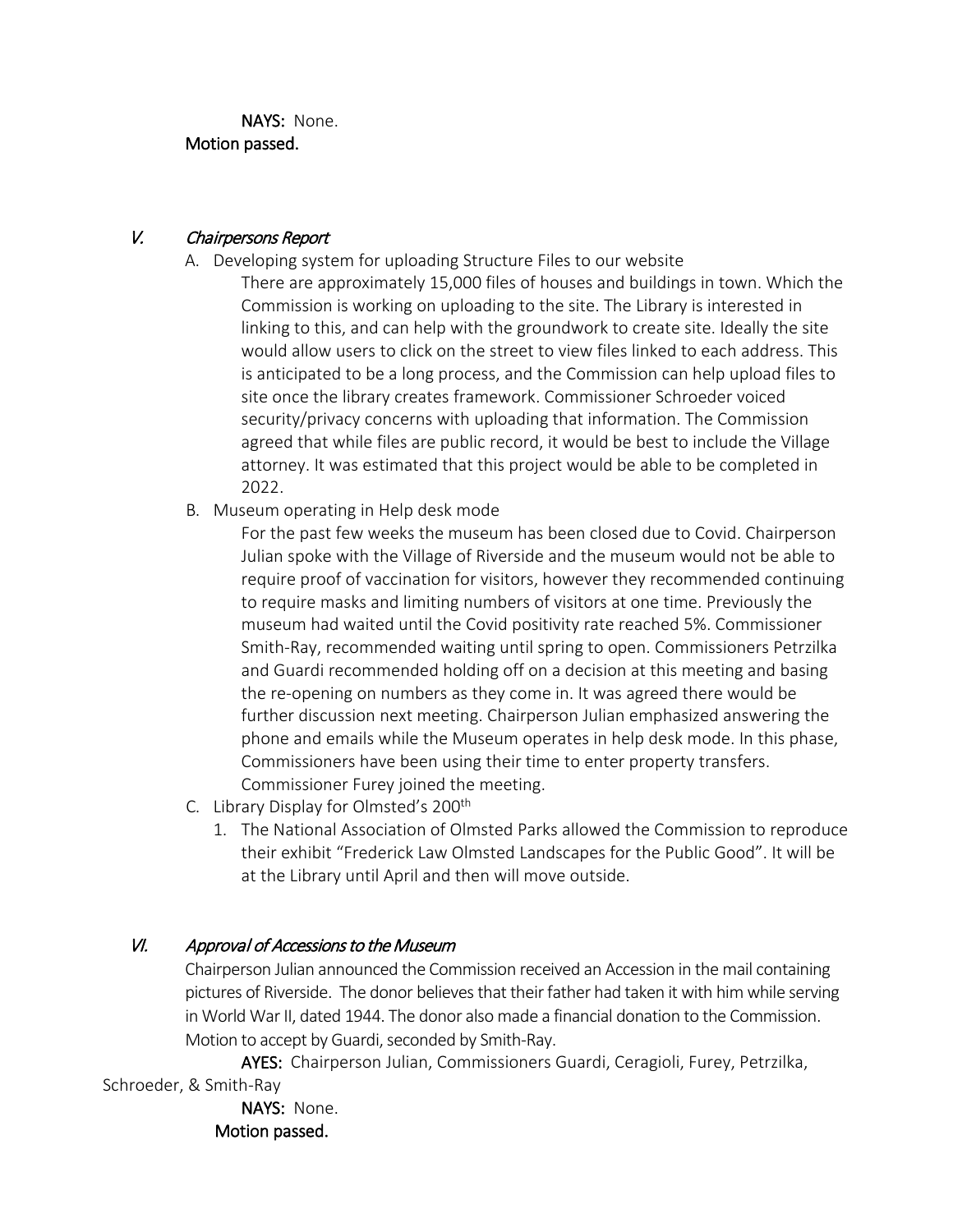## VII. Continuing Business

- A. The disposition of human remains found on Bloomingbank: Status report. Commissioner Petrzilka has been working with the Professor and going through ship manifests, but without a name it can be troublesome. Commissioner Petrzilka would like to access public DNA to potentially identify the individual. The time period has not been identified definitively, but is likely early to mid-1800s.
- B. Commission's Facebook Page: Activity report.

Chairperson Julian has been posting whether museum is open or not and other content on Facebook. Recommended continuing to post as usual.

- C. Developing a user guide for land marking a structure. Status report. Commissioner Smith- Ray has no progress to report. Guide is close to completion and Commission will review at the next in-person meeting.
- D. Past Perfect on line: Discussion

Chairperson Julian recommended that topic is tabled until work on website is further along.

E. Plan for 2022: Discussion of annual goals.

Commission has goals of getting structure files online and local history files digitized. Additionally the Commission has the Olmsted 200<sup>th</sup> birthday celebration, Commissioner Petrzilka's human remains research, and Commissioner Smith-Ray's user guide.

- F. Museum Help Desk: Discussion of any issues No issues at the moment.
- G. Sherman Fund: Discussion of proposals for use of funds Has spent about \$1,000 of the \$3,800. A portion of the funds have been used to reproduce an exhibit for the East Well House.
- H. West Well House Project: Discussion of next steps to utilize the Well House. The Commission has been cleaning and organizing the Well House. Accessions are being stored there. The Well House also has the spare display case which can be utilized for an exhibit.
- I. Local History Files digitizing project: status report. Commissioner Petrzilka is cataloguing the local history items and will provide a list to the Commission in order to create a priority list for digitizing.
- J. Calendar 2022: Sales report.
- The Commission has sold the first 50 calendars and ordered another 50 for sale.
- K. Olmsted's 200<sup>th</sup> Birthday: Further discussion of Museum's role in the celebration. Agreed that discussion would be tabled until the February meeting.
- L. Museum pamphlets: Inventory Levels Commissioner Petrzilka had brought up that some pamphlet inventory was low. He will bring a comprehensive report at the next meeting.

# VIII. Exhibits

A. Library Display case: Status

Commissioner Guardi informed the Commission that the display case has a sign for